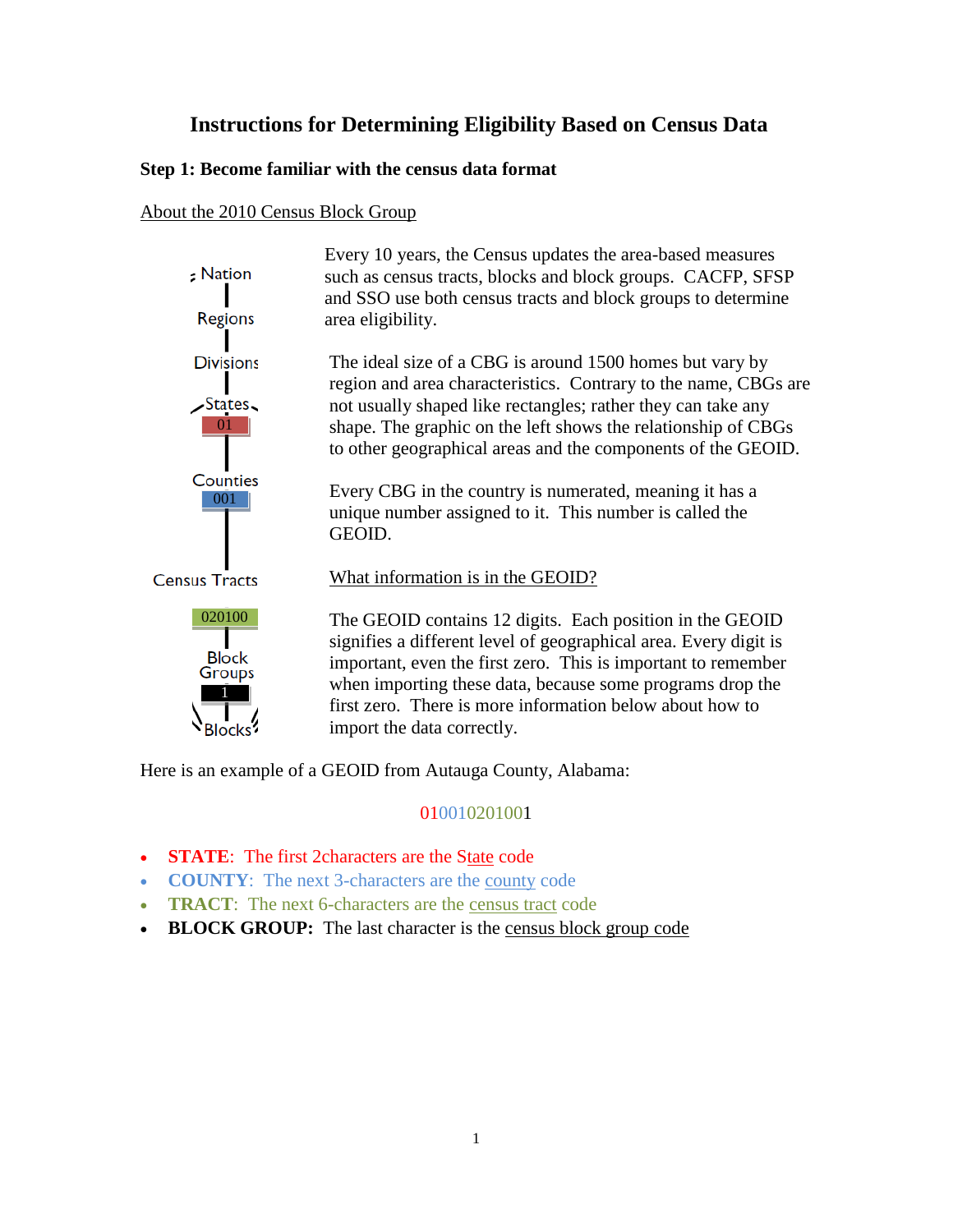## **Step 2: Determine eligibility**

Below are instructions for two options to determine eligibility. State agencies, sponsoring organizations, and individuals may use either tool.

- 1. The FNS Map. This map includes an address search that will return eligibility information as well as other demographics. This map also includes zoom capabilities and map comparison for identifying areas of need.
- 2. The Food Research and Action Center (FRAC) Map. These tools provide another method of identifying eligibility. There is one map for CACFP and one for SFSP and SSO but either map may be used to determine eligibility for both programs.

# **Step 2, Option 1: Determining eligibility using the FNS Area Eligibility Mapper**

Go to: http://www.fns.usda.gov/areaeligibility

- 1. To find by address, enter the address in the "Find address or place" box in the top right.
- 2. Zoom in and out of the map using the (+) and (-) signs, respectively.
- 3. In the resulting map, the red highlighted color indicates eligibility as noted in the map layer key.
- 4. A larger map is available by clicking "View Larger Map" at the bottom of the screen.

# **Step 2, Option2: Determining eligibility using the 2014 FRAC Summer Food Mapper**

- 1. Go to either FRAC map:
	- a. CACFP<http://216.55.168.186/FairData/CACFP/map.asp?command=scope&map=0> b. SFSP and SSO

### <http://216.55.168.186/FairData/SummerFood/map.asp?command=scope&map=0>

- 2. To find by address, click on "Find" and enter the address.
- 3. In resulting map, the highlighted color indicates eligibility as indicated in the map layer key.
- 4. If an address falls on a border between an eligible and ineligible CBG, click on the blue star and then INFO and scroll in the "2010 Block Group Information" window to "Eligible? (Yes or No).

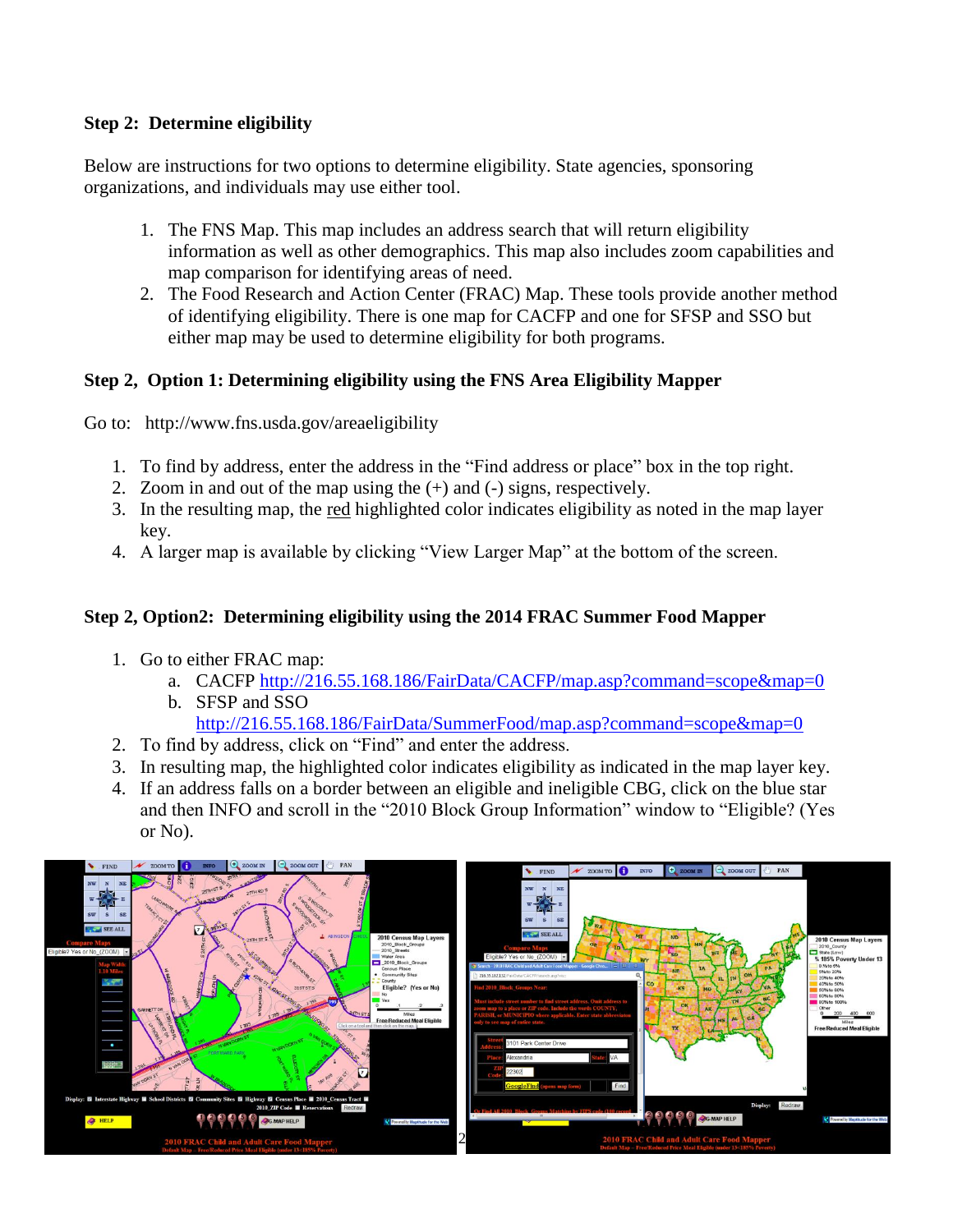## **Step 2, Option 3: Combining CBGs:**

With both State agency and FNS Regional Office (RO) approval, areas that are ineligible using the method above may be eligible through a third method. Up to three adjacent CBGs where at least 40 percent or more of the children in each CBG are eligible for free or reduced-price meals may be combined to determine eligibility. If combining the adjacent CBGs results in a weighted average of 50 percent or more free and reduced-price eligible, the CBG can be considered eligible.

Averaging adjacent CBGs is meant to address pockets of poverty near census eligible CBGs. In other words, this method allows for the area around a day care home or summer site to be expanded to address nearby areas of high need.

In order to properly calculate the weighted average, it is important that:

- Only up to three CBGs are averaged, and one of these must include the CBG where the day care home or summer site is located.
- All CBGs included in the weighted average have 40 percent or more children eligible for free or reduced-price meals
- The CBGs are adjacent to, or share a border with the CBG where the day care home or summer site is located.
- Either data for CACFP (0-12 year olds) or SFSP and SSO (0-18 year olds) is used to determine the weighted average. Either of these numerators and denominators may be used to determine eligibility using the weighted average but the same data set must be used across CBGs.

Instructions for using the FNS Mapper:

- 1. Follow the instructions above to find the location of the day care home or SFSP or SSO site.
- 2. Click on the ineligible CBG and determine if at least 40 percent or more of the children in each of the CBGs to be combined are eligible for free and reduced-price meals by dividing either:
	- a. the Num18pov (Numerator) /Total18inBG (Denominator); or
	- b. the Num12pov (Numerator)/ Total12inBG (Denominator)